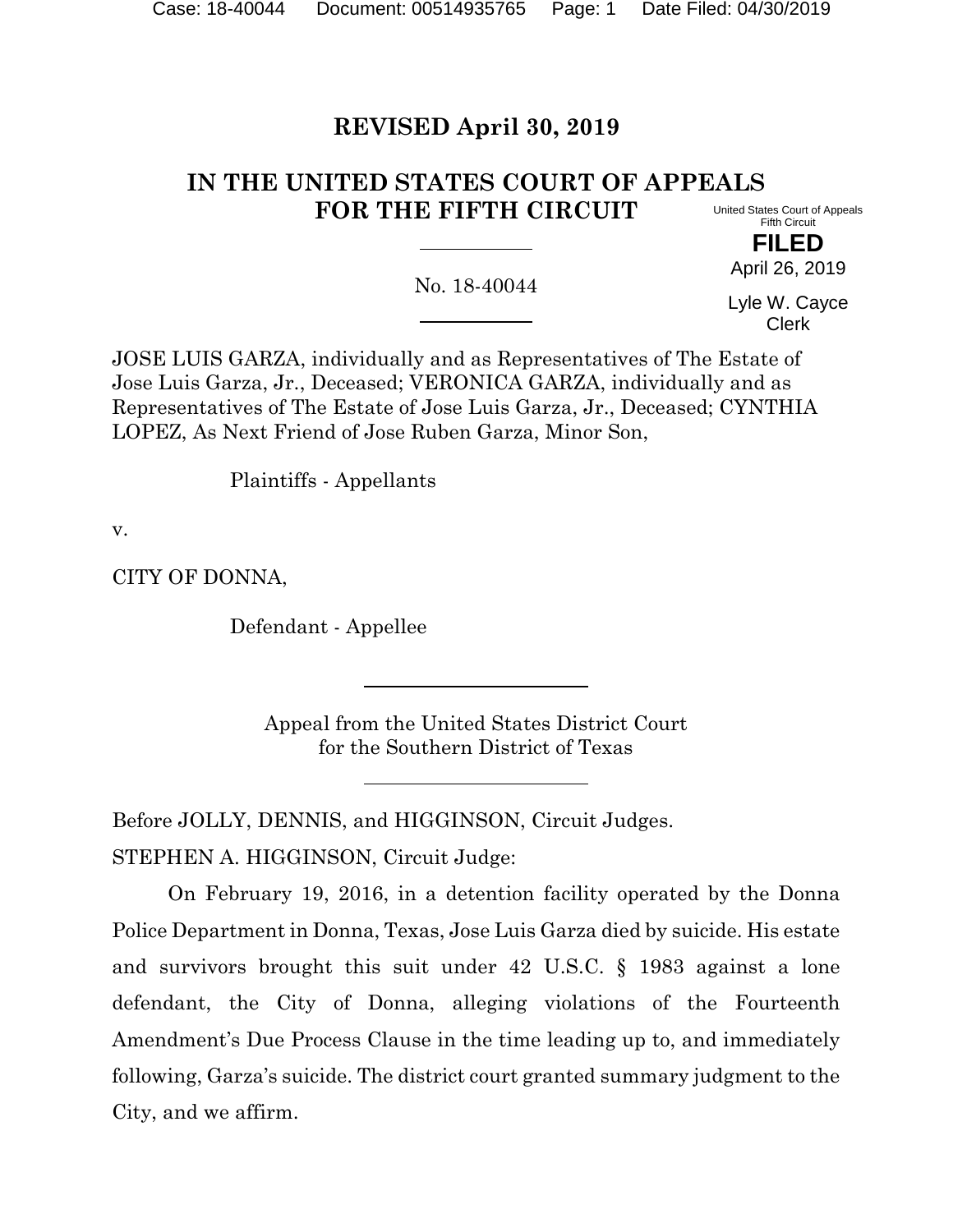I

In the early morning of February 19, 2016, officers of the Donna Police Department ("DPD") responded to a 911 call by Veronica Garza. Her call concerned her son, Jose Luis Garza, who was heavily intoxicated and arguing with his brother at the family's home. Officer Mario Silva was the first to respond at around 5:40 AM, with two other DPD officers soon joining. Veronica told officers that "I feared for his life" and "I'm afraid of him hurting himself." Officer Silva arrested Jose Luis Garza for "assault by threat" and transported him to DPD's facility. Though called a "jail," the district court clarified that it is "a short-term holding facility where—unlike a county jail or state prison detainees do not stay long." Officer Silva booked Garza into the jail and placed him in a cell just after 6 AM. Officer Silva took no particular mental-health precautions when he brought Garza to the jail.

Garza was placed in a cell that contained a camera, and some time after 8 AM, he obscured the camera's lens. A DPD employee, Minerva Perez, was tasked with monitoring the jail's camera feeds under the jail's written policy. Her shift had begun at 6 AM, and during the morning, she answered 911 calls, one of her other duties. She did not notice that Garza had blocked the camera in his cell. She would later assert that, once jailers arrived to start their shifts, it was their responsibility to monitor the jail's inmates.

Those jailers were Esteban Garza—no relation to the decedent—and Nathan Coronado, who started their shifts at 8 AM. The jailers heard Garza banging on his cell door and making other noise to get their attention. It is disputed whether Garza's noisemaking prompted the jailers to check on him. The jail's written policy required hourly cell checks. The jail's log showed a check was done at 8:10 AM, though the check was not recorded

2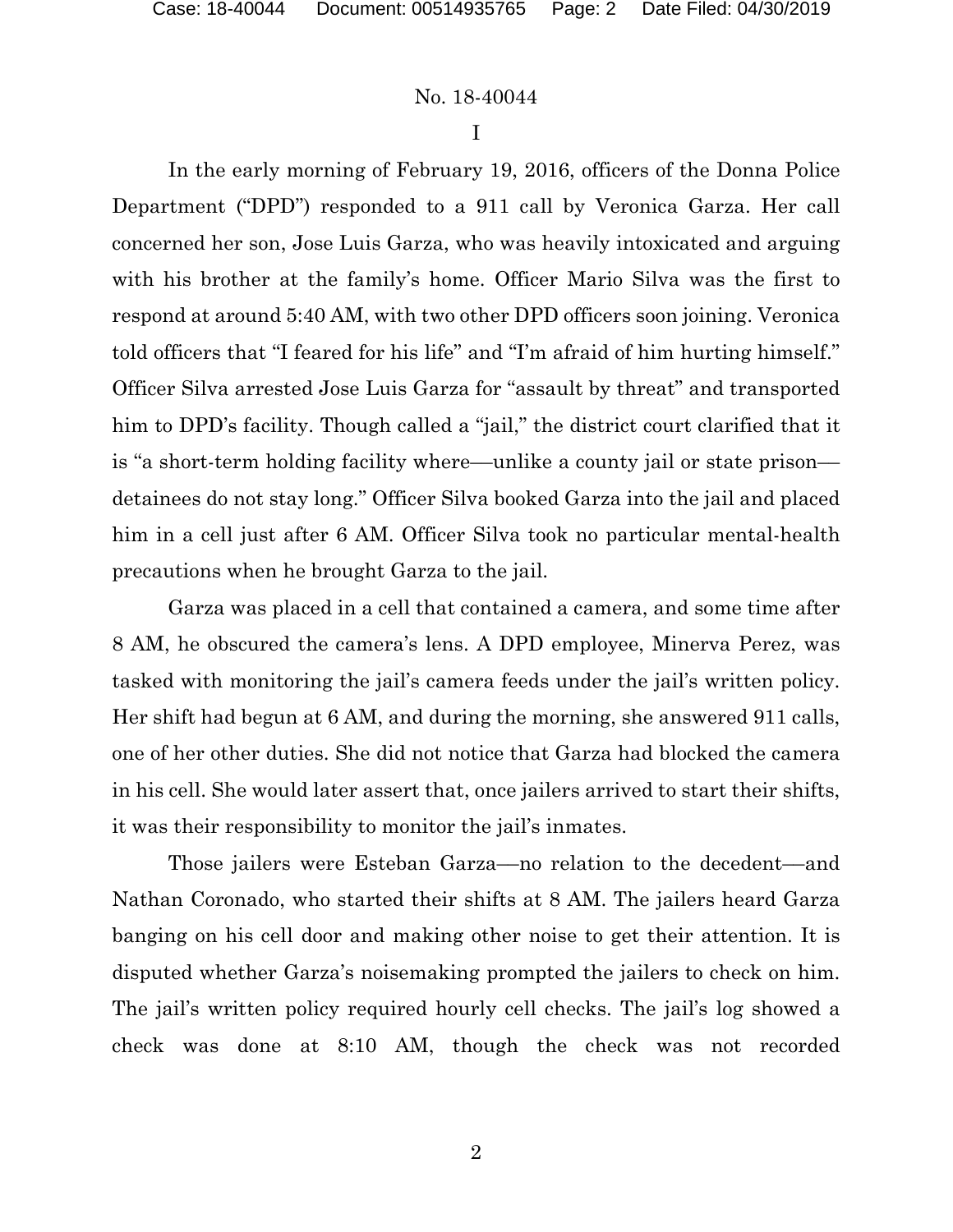l

## No. 18-40044

contemporaneously.[1](#page-2-0) After that point, the jailers worked on signs that DPD's police chief, Ruben De Leon, directed them to put up in the jail. One read "Welcome to Donna Hilton,"[2](#page-2-1) and another showed the logo of the Punisher, a comic-book character known for carrying out vigilante justice. Occupied with the signs, the jailers missed that Garza had hanged himself, and it took the chance arrival of agents from U.S. Immigration and Customs Enforcement (ICE) for Garza's suicide to be discovered. The ICE agents had arrived at 8:40 AM and found him at 8:49 AM. It was unclear how long he had been hanging.

Once Garza was discovered hanging, roughly two minutes passed before Lieutenant Rene Rosas and Captain Ricardo Suarez of DPD began performing CPR on him. During this time, emergency help was called, and it arrived in the form of Hidalgo County emergency medical technician Frank Tafolla. Rosas and Suarez had vigorously performed CPR in the interim, but they did not answer Tafolla's questions about what had happened to Garza. Consequently, Tafolla, who transported Garza to the hospital, lacked information to relay to hospital staff upon arrival. Garza was pronounced dead at the hospital at 9:12 AM.

This lawsuit against the City of Donna via 42 U.S.C. § 1983 followed. Garza's estate, mother, and son alleged violations of due process under the Fourteenth Amendment in the hours leading up to Garza's suicide and in the moments that followed. Their suit called five aspects of the events of February 19 into question, each implicating the actions of different DPD employees: Officer Silva, the arresting officer who booked Garza into the jail; Minerva

<span id="page-2-0"></span><sup>&</sup>lt;sup>1</sup> Jailer Garza added the 8:10 AM check to the jail's cell-check log after Garza's death and after the Texas Rangers concluded their post-incident investigation. The actual occurrence of the check is thus a sharply contested fact issue.

<span id="page-2-1"></span><sup>2</sup> Appellants interpret the "Donna Hilton" sign as a reference to the notorious Vietnam POW camp, the so-called "Hanoi Hilton."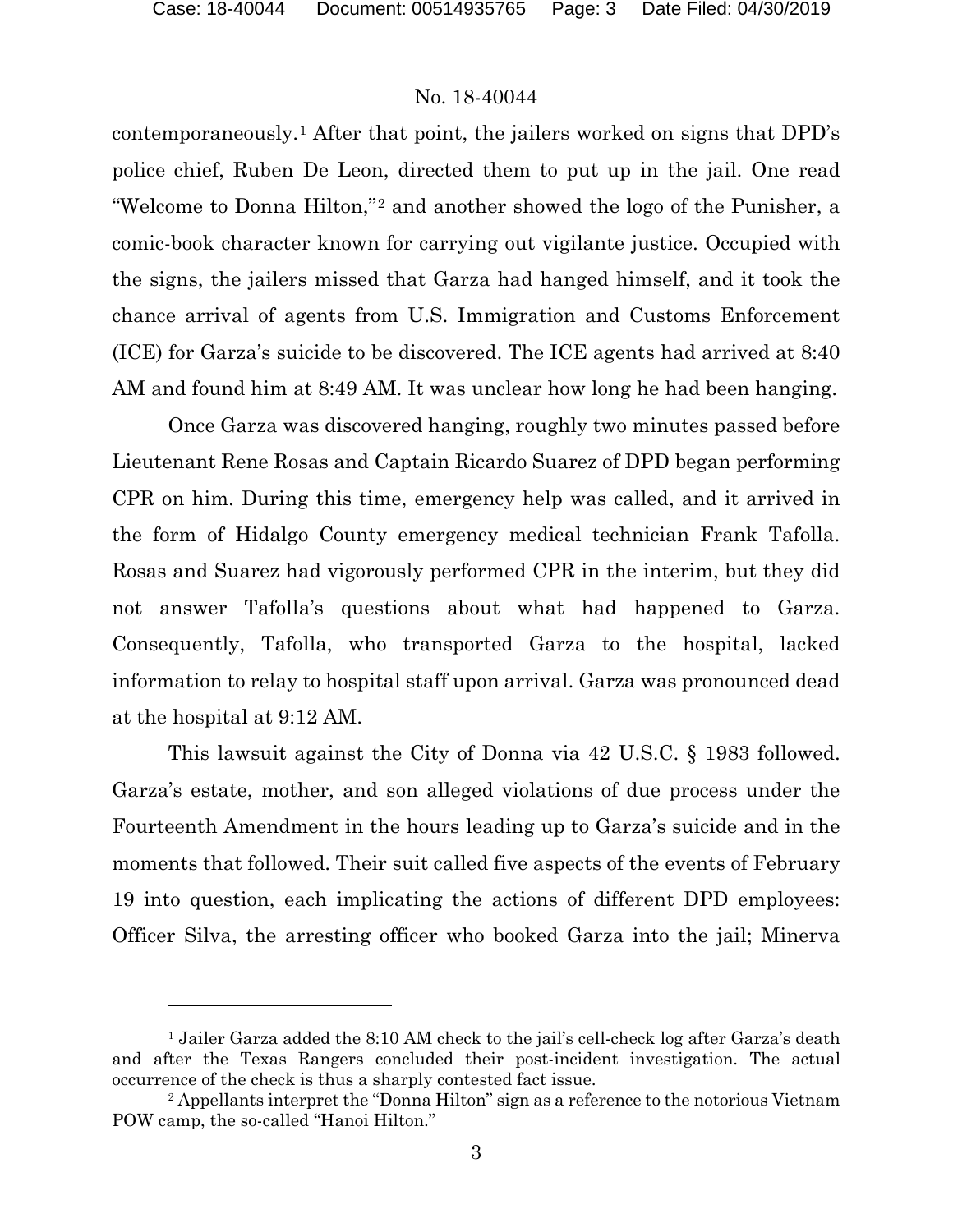Perez, the employee allegedly responsible for watching the camera monitoring Garza's cell; the two jailers, Esteban Garza and Nathan Coronado, who were present but did not discover Garza's suicide; the two senior DPD officers, Lieutenant Rosas and Captain Suarez, who performed CPR on Garza but allegedly did not relate information to Tafolla, the EMT; and the police chief, Ruben De Leon, whose instruction to install the "Donna Hilton" and Punisher signs had allegedly occupied the two jailers' attention that morning. The district court rejected each proposed basis for municipal liability and granted summary judgment to the City, from which this appeal arises.

#### II

Summary judgment is appropriate if "the movant shows that there is no genuine dispute as to any material fact and the movant is entitled to judgment as a matter of law." Fed. R. Civ. P. 56(a). We review the district court's decision de novo, applying the same legal standard used by the district court. *Hyatt v. Thomas*, 843 F.3d 172, 176–77 (5th Cir. 2016). We view all evidence in the light most favorable to the non-movant and draw all reasonable inferences in its favor. *E.E.O.C. v. LHC Group, Inc.*, 773 F.3d 688, 694 (5th Cir. 2014).

#### III

"The constitutional rights of a pretrial detainee . . . flow from both the procedural and substantive due process guarantees of the Fourteenth Amendment." *Hare v. City of Corinth, Miss.*, 74 F.3d 633, 639 (5th Cir. 1996) (en banc) (citing *Bell v. Wolfish*, 441 U.S. 520 (1979)). These rights include the right to medical care, *Sanchez v. Young County, Tex.*, 866 F.3d 274, 279 (5th Cir. 2017), and the right to protection from known suicidal tendencies, *Flores v. County of Hardeman, Tex.*, 124 F.3d 736, 738 (5th Cir. 1997).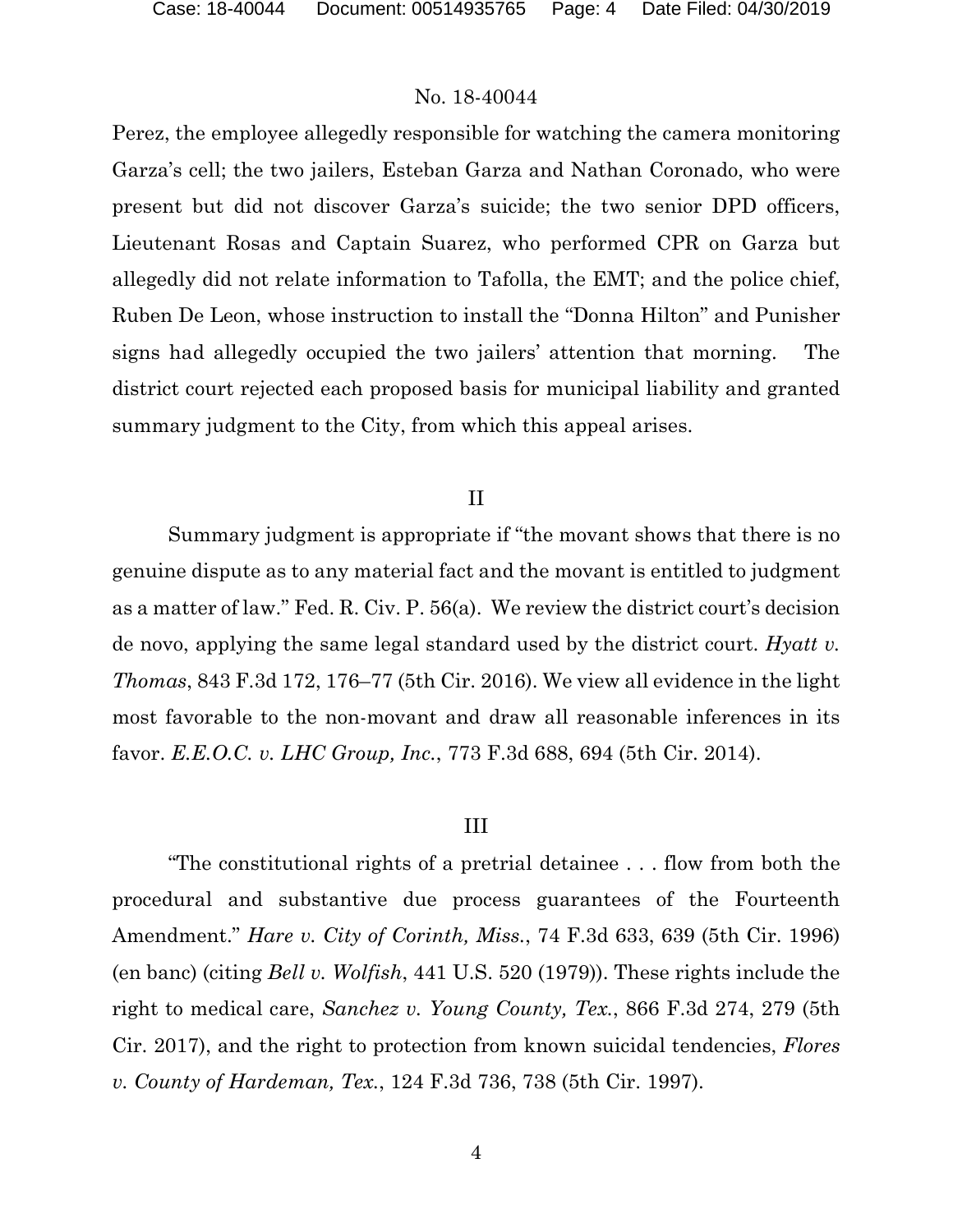A municipality may be liable under 42 U.S.C. § 1983 for the violation of these rights. *See Monell v. Dep't of Soc. Servs. of City of N.Y.*, 436 U.S. 658, 690 (1978). When attributing violations of pretrial detainees' rights to municipalities, the cause of those violations is characterized either as a condition of confinement or as an episodic act or omission. *Hare*, 74 F.3d at 644. Cases of the former are attacks on "general conditions, practices, rules, or restrictions of pretrial confinement." *Id.* In cases of the latter, "the complainedof harm is a particular act or omission of one or more officials," and "an actor usually is interposed between the detainee and the municipality." *Scott v. Murphy*, 114 F.3d 51, 53 (5th Cir. 1997) (en banc).

Appellants presented a conditions theory and numerous episodic-act theories to the district court, all of which were rejected. We take each in turn.

#### A

In a case challenging conditions of confinement, "the proper inquiry is whether those conditions amount to punishment of the detainee." *Bell*, 441 U.S. at 535. "[I]f a restriction or condition is not reasonably related to a legitimate goal––if it is arbitrary or purposeless––a court permissibly may infer that the purpose of the governmental action is punishment that may not constitutionally be inflicted upon detainees *qua* detainees." *Id.* at 539. Our court has said that a condition may take the form of "a rule," a "restriction," "an identifiable intended condition or practice," or "acts or omissions" by a jail official that are "sufficiently extended or pervasive." *Estate of Henson v. Wichita County, Tex.*, 795 F.3d 456, 468 (5th Cir. 2015) (quoting *Duvall v. Dallas County*, *Tex.*, 631 F.3d 203, 207 (5th Cir. 2011)). Per *Bell*, such condition must be "not reasonably related to a legitimate governmental objective" and must cause the inmate's constitutional deprivation. *Id.*

Appellants' conditions theory centers on the signs that Ruben De Leon, DPD's police chief, ordered installed in the jail. Those signs, as noted, bore the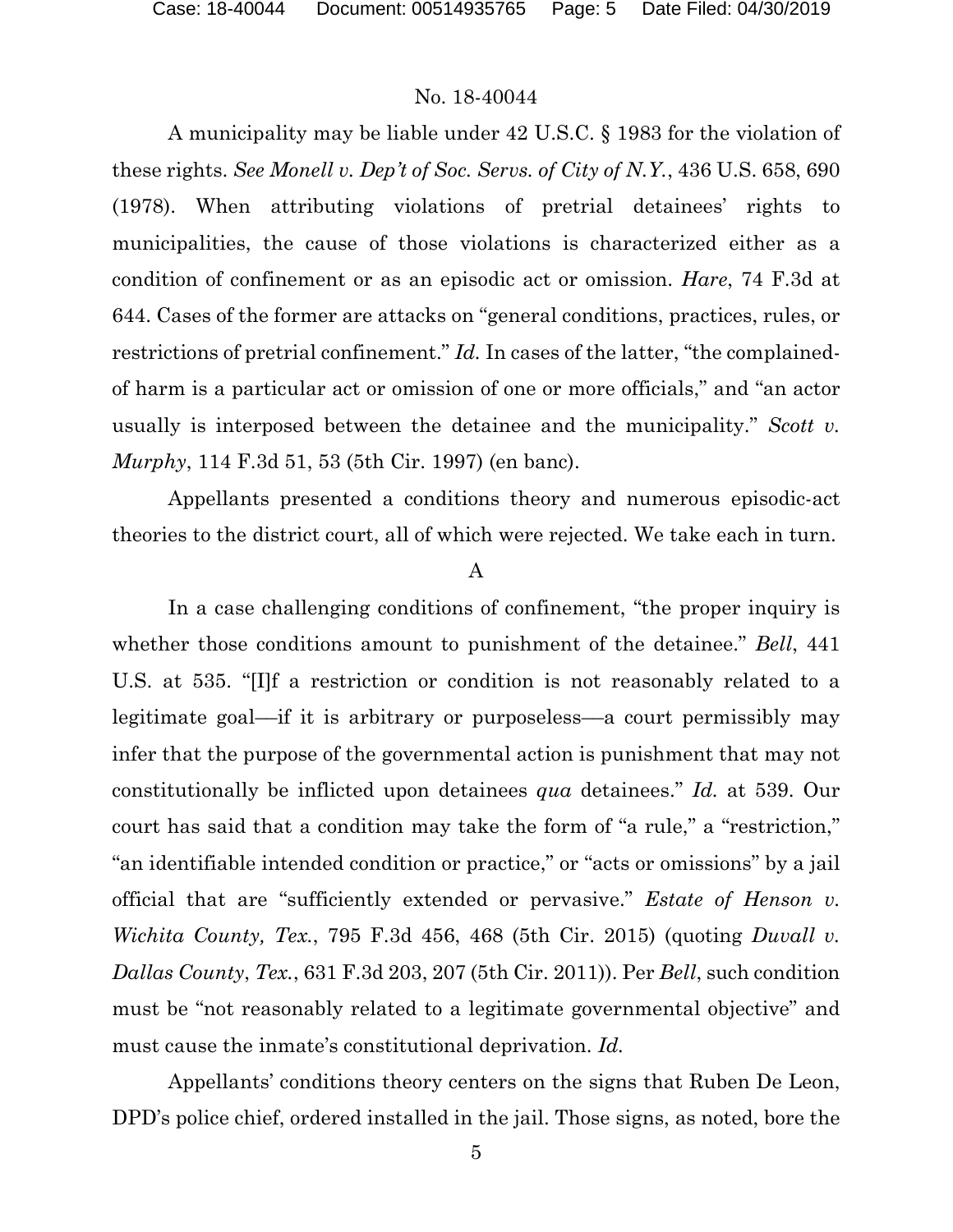message "Welcome to Donna Hilton" and the Punisher logo, respectively, and Jailers Garza and Coronado were assembling them at the critical time on February 19. Appellants view the Donna Hilton sign as "mockingly invok[ing] the torture of POWs." Donna officials venture a positive interpretation of the sign. De Leon said he "wanted buy in from the jailers and the staff to remember that we're here to serve – the people who come in, some people call them prisoners. I call them customers." Robert Calloway, a Texas Ranger who investigated Garza's death, saw it as a reference to the Vietnam POW camp, as Appellants do.

Appellants view the Punisher logo as "favorably advocat[ing] vigilante violence." At summary judgment, Appellants argued at length for a "link between Punisher imagery and abusive police behavior." Among other sources, they relied on a dissenting opinion in a recent Eighth Circuit case, which, citing Wikipedia, explained that the Punisher was an "antihero" figure "created by Marvel Comics in 1974 as an antagonist to Spider-Man," who "considers killing, kidnapping, extortion, coercion, threats of violence, and torture to be acceptable crime fighting tactics." *Stitzes v. City of West Memphis, Ark.*, 606 F.3d 461, 472 n.9 (8th Cir. 2010) (Lange, J., dissenting).

In Appellants' view, the signs, taken together, announce an "official policy of prisoner mistreatment" or "official encouragement of intentional mistreatment of detainees." They argue that the signs should thus be categorized as a "condition" of the confinement to which Garza was subjected. The signs "served no valid governmental purpose," and their installation caused Garza's constitutional deprivation because it preoccupied Jailers Garza and Coronado to the detriment of their core duties.

The district court declined to consider Appellants' suit as a conditionsof-confinement case. It cited several similar jail-suicide cases that our court elected to treat as episodic-act cases, rather than conditions cases. *See*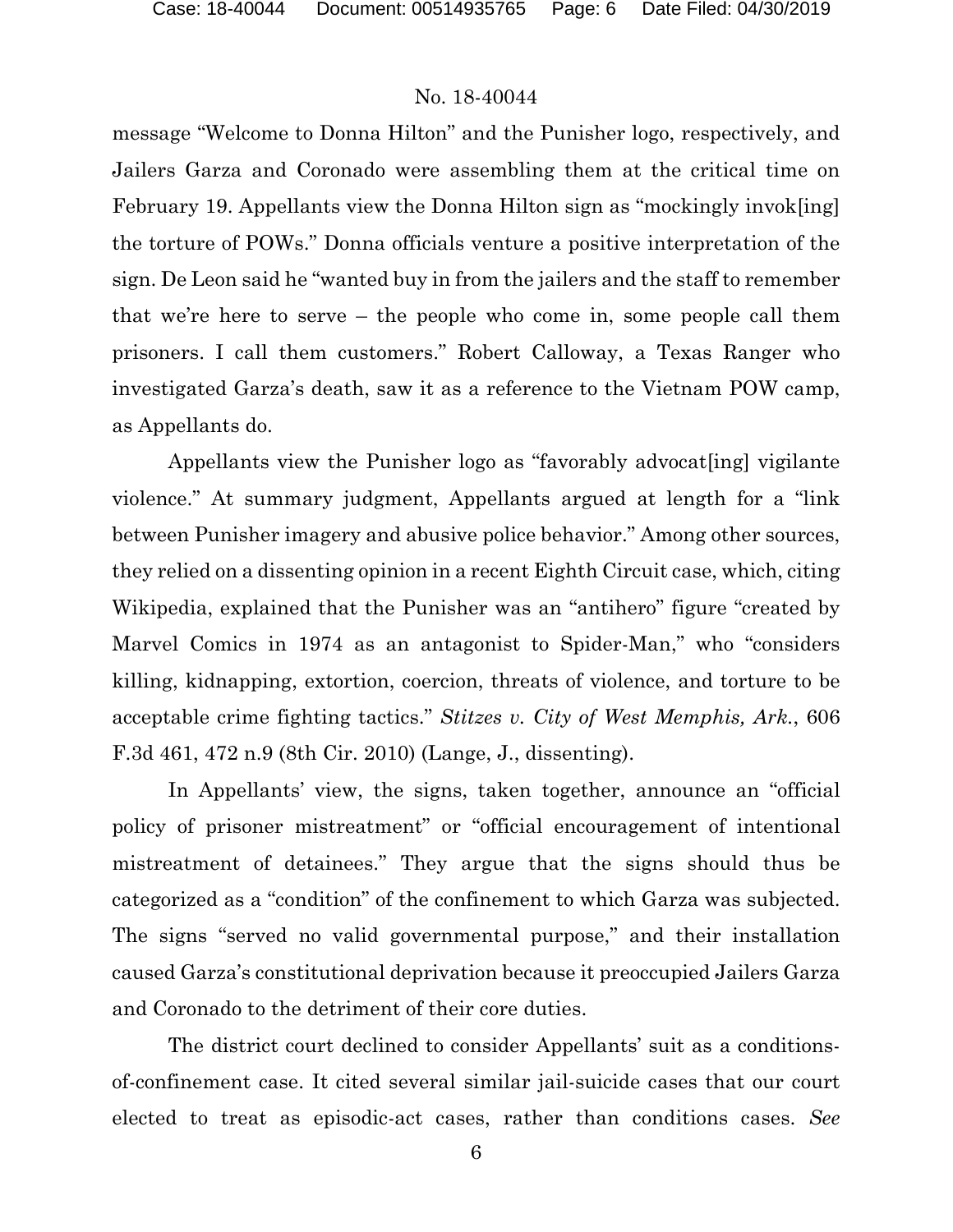### No. 18-40044

*Anderson v. Dallas County, Tex.*, 286 F. App'x 850, 858 (5th Cir. 2008); *Flores*, 124 F.3d at 738. It applied our court's rule that theories in which a particular actor is "interposed" between the injured party and the municipal defendant are properly treated as episodic-act cases.[3](#page-6-0) All of Appellants' theories ultimately turn on acts or, more often, omissions by DPD staff, making this an episodic-act case. The theory of the distracted jailers, for instance, turns on the jailers' alleged omission of required cell checks.

Appellants' conditions theory is an effort to fit a square peg into a round hole. Prior conditions cases have concerned durable restraints or impositions on inmates' lives like overcrowding, deprivation of phone or mail privileges, the use of disciplinary segregation, or excessive heat. *See Yates v. Collier*, 868 F.3d 354, 360 (5th Cir. 2017) (heat); *Scott*, 114 F.3d at 53 & n.2 (collecting other examples). The import of the Donna jail's signs is too nebulous to amount to an official rule or restriction, and the signs do not operate as a continuing burden on inmate life in the way that dangerously high temperatures or overcrowded cells do. As such, the district court was correct to reject Appellants' conditions theory.

#### B

To establish municipal liability in an episodic-act case, a plaintiff must show "(1) that the municipal employee violated the pretrial detainee's clearly established constitutional rights with subjective deliberate indifference; and (2) that this violation resulted from a municipal policy or custom adopted and

<span id="page-6-0"></span><sup>&</sup>lt;sup>3</sup> The district court did go a step beyond our precedent by asserting that our court "uniformly" holds that jail-suicide cases are to be decided on an episodic-act basis. In a recent case, we allowed that a jail suicide might give rise to a conditions theory. *Sanchez*, 866 F.3d at 279. As we explained, "plaintiffs can bring a pretrial detainee case, whether or not it ultimately involves suicide, under alternative theories of episodic acts and omissions by individual defendants or unconstitutional conditions of confinement." *Id.* at 279 n.3. Because the district court in that case had not considered that possibility, we remanded with instructions to do so. *Id.* at 279.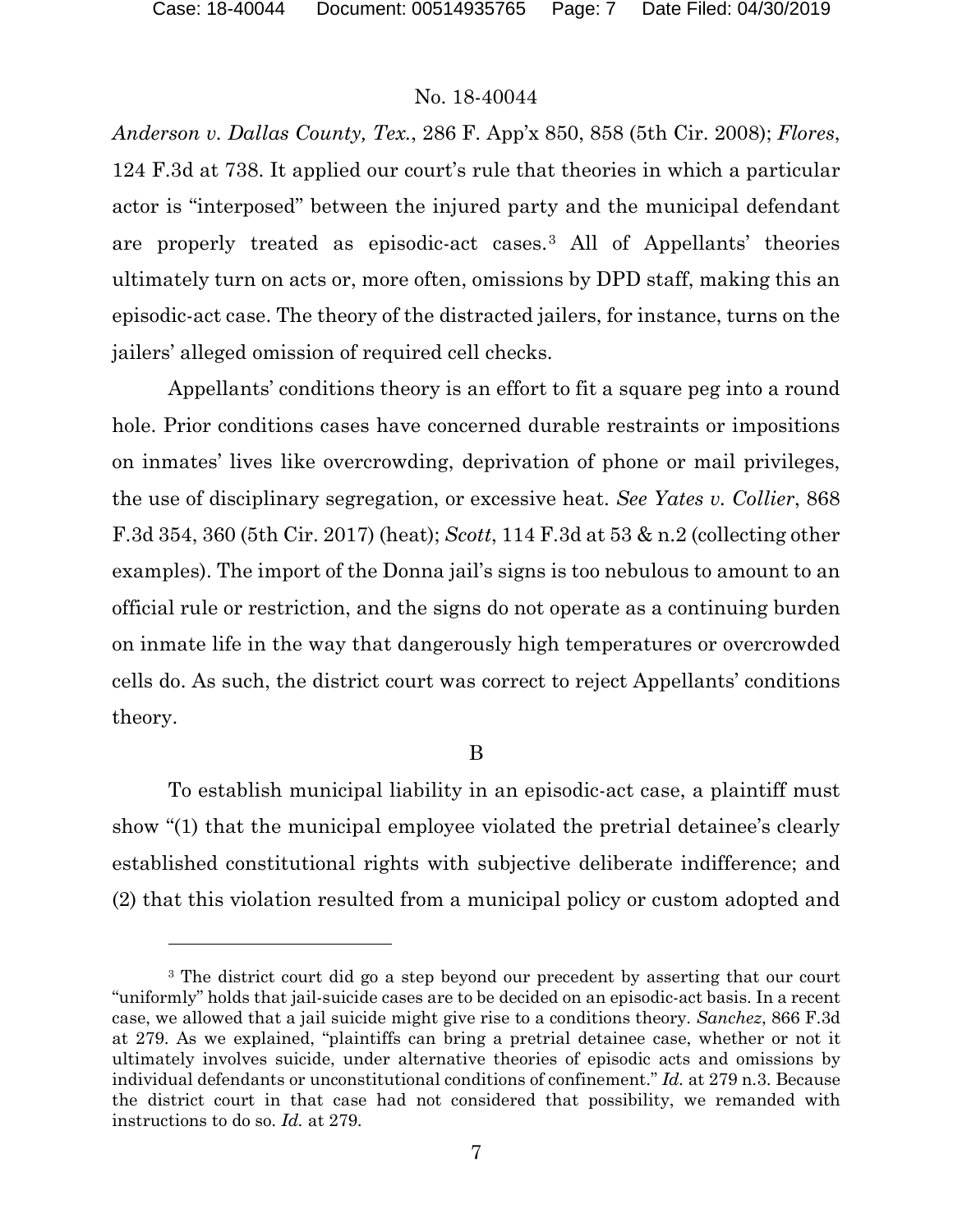#### No. 18-40044

maintained with objective deliberate indifference." *Brumfield v. Hollins*, 551 F.3d 322, 331 (5th Cir. 2008) (quoting *Olabisiomotosho v. City of Houston*, 185 F.3d 521, 528–29 (5th Cir. 1999)).

The district court's analysis focused on the first prong of the episodic-act framework as applied to each employee whose conduct Appellants put in question, scrutinizing the employee's knowledge and state of mind. The district court's formulation of "subjective deliberate indifference" was central to its rulings. The district court defined "subjective deliberate indifference" as follows: "a plaintiff must show that public officers were [1] aware of facts from which an inference of a substantial risk of serious harm to an individual could be drawn; [2] that they actually drew the inference; and [3] that their response indicates subjective intention that the harm occur." The district court drew this quote from *Sanchez v. Young County, Tex.*, 866 F.3d 274, 280 (5th Cir. 2017). The third element, "subjective intention that the harm occur," recurs in the district court's analysis,<sup>[4](#page-7-0)</sup> and it is the object of Appellants' criticism.

The district court's "intention" requirement, though taken from statements in decisions of our court, is contrary to the weight of our case law and to the Supreme Court precedent from which our cases flow. Our court has based its Fourteenth Amendment case law concerning pretrial detainees on the Supreme Court's Eighth Amendment precedent concerning prisoners. *See* 

<span id="page-7-0"></span><sup>4</sup> *See Garza v. City of Donna*, 2017 WL 6498392, at \*9 (S.D. Tex. Dec. 15, 2017) ("Silva's response (taking no special action to prevent Decedent from committing suicide) does not indicate a 'subjective intention that the [suicide] occur.'"); *id.* at \*11 ("There is also no evidence that [Esteban] Garza's failure to intercede was motivated by a 'subjective intention that the [suicide] occur . . . ."); *id.* at \*12 ("Coronado's lack of special supervision or intervention does not indicate a subjective intention that Decedent commit suicide."); *id.* at \*13 ("[A] fact finder could not reasonably infer that Perez's dereliction of her duty to monitor indicate subjective intention that Decedent commit suicide."); *id.* at \*13 ("It is thus impossible to infer . . . that Ruben [De Leon] intended Decedent to kill himself . . . ."); *id.* at \*14 ("The events *before* and *after* this thirty-second failure to administer CPR do not suggest Defendant's employees intended that Decedent die or otherwise suffer.").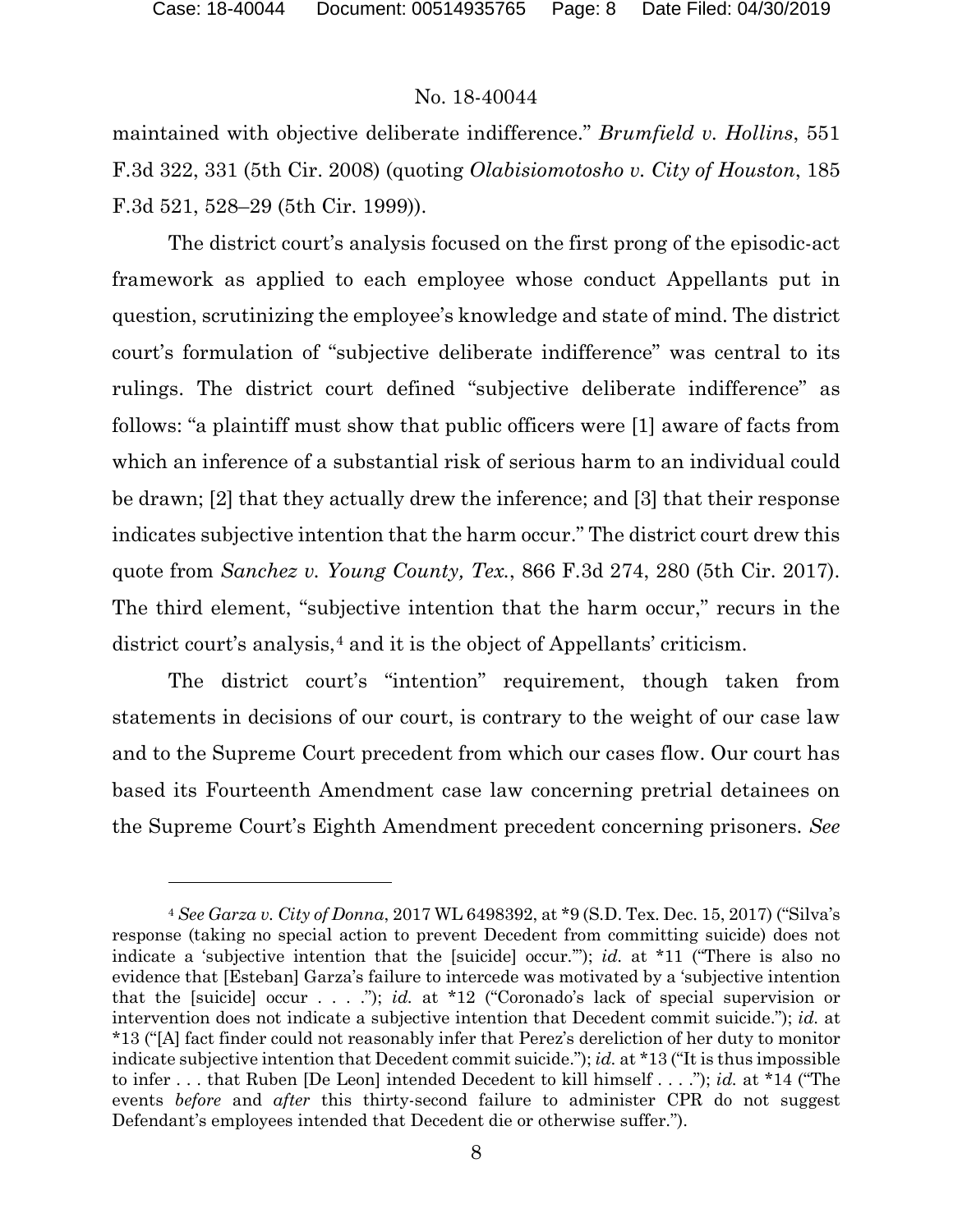*Hare*, 74 F.3d at 643–44 (citing *Farmer v. Brennan*, 511 U.S. 825 (1994)). Among those borrowings is our understanding of subjective deliberate indifference. In *Farmer*, the Supreme Court distinguished that culpable mental state from negligence, on the one hand, and knowledge and intent, on the other: "While *Estelle* establishes that deliberate indifference entails something more than mere negligence, the cases are also clear that it is satisfied by something less than acts or omissions for the very purpose of causing harm or with knowledge that harm will result." 511 U.S. at 835 (citing *Estelle v. Gamble*, 429 U.S. 97 (1976)). "It is, indeed, fair to say that acting or failing to act with deliberate indifference to a substantial risk of serious harm to a prisoner is the equivalent of recklessly disregarding that risk." *Id.* at 836. The Court ultimately held that an official cannot be found liable "unless the official knows of and disregards an excessive risk to inmate safety; the official must both be aware of facts from which the inference could be drawn that a substantial risk of serious harm exists, and he must also draw the inference." *Id.* at 837.

*Farmer* therefore provides the first two elements of the deliberateindifference standard applied by the district court, but not its third, that there be a "subjective intention that the harm occur." This third element elevates the required showing beyond what *Farmer* directed to a level that *Farmer*  expressly distinguished. The district court's cited authority for this element, *Sanchez v. Young County*, relied on *Thompson v. Upshur County, Tex.*, 245 F.3d 447, 458 (5th Cir. 2001). *Thompson*, in turn, paraphrased *Hare v. City of Corinth*, in which our en banc court applied *Farmer* to pretrial detainees. In *Hare*, however, the phrase was no more than a passing remark in an extended admonition. The challengers had argued that pretrial detainees deserved more protection than convicted prisoners and were pushing for a less demanding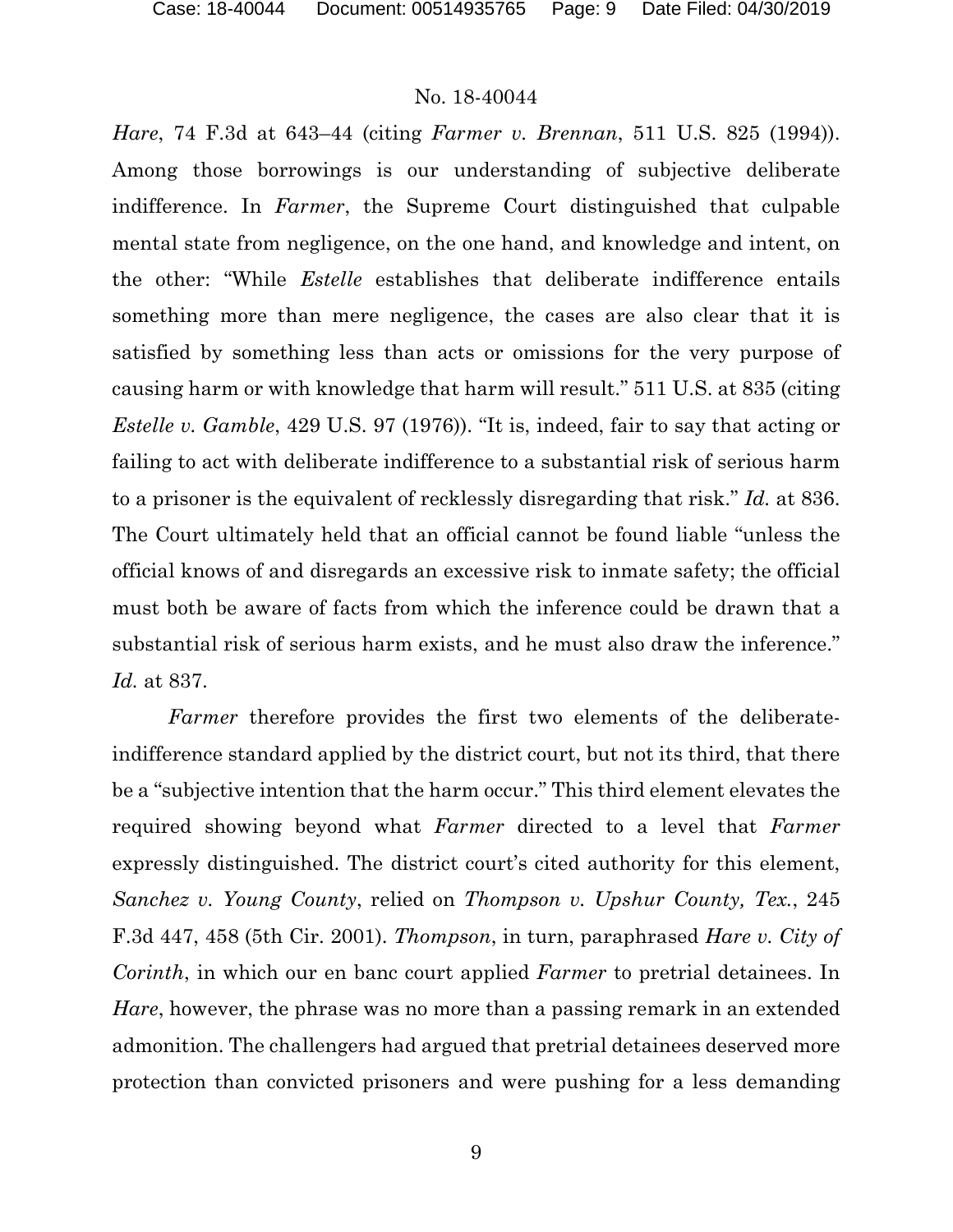### No. 18-40044

standard than *Farmer*'s deliberate-indifference test. Rejecting that separate, contested argument, our court quoted a Seventh Circuit decision and said:

We share the concern of the Seventh Circuit that the *Farmer*  standard not be transmuted into a negligence inquiry. "Deliberate indifference, *i.e.*, *the subjective intent to cause harm*, cannot be inferred from a prison guard's failure to act reasonably. It if it could, the standard applied would be more akin to negligence than deliberate indifference."

74 F.3d at 649 (emphasis added). No citation accompanied this quote, which appears to be taken from *Gibbs v. Franklin*, 49 F.3d 1206, 1208 (7th Cir. 1995), a decision that came shortly after *Farmer* and viewed *Farmer* as working no change in Seventh Circuit precedent. *Id.* That court fixed its error the next year. *See Haley v. Gross*, 86 F.3d 630, 641 (7th Cir. 1996) ("To the extent that any language in our prior cases may have suggested that a plaintiff inmate making a deliberate indifference claim must establish that prison officials intended the harm that ultimately transpired, those statements do not accurately state the law in this circuit post *Farmer v. Brennan.*") (citing *Gibbs*, 49 F.3d at 1207).

Though "subjective intention" and its variants have occasionally appeared in our decisions beyond the aforementioned instances,<sup>[5](#page-9-0)</sup> far more

<span id="page-9-0"></span><sup>5</sup> *See Brown v. Strain*, 663 F.3d 245, 249 (5th Cir. 2011) ("subjectively intended that harm to occur"); *Tamez v. Manthey*, 589 F.3d 764, 770 (5th Cir. 2009) ("subjectively intended that harm occur"); *Mace v. City of Palestine*, 333 F.3d 621, 626 (5th Cir. 2003) ("subjective intent to cause harm"); *Wagner v. Bay City, Tex.*, 227 F.3d 316, 324 (5th Cir. 2000) ("subjective intent to cause harm"). *Wagner* relied on the same remark in *Hare* as *Thompson* had, and *Mace* followed *Wagner*; *Tamez* followed *Thompson*, and *Brown* then followed *Tamez*.

In these cases, unlike in the district court's decision here, the "subjective intent" prong has typically not played a central role. In *Brown*, the interlocutory posture did not confer jurisdiction to review the factual record of deliberate indifference. *See* 663 F.3d at 250–51. In *Tamez*, the defendants were not even aware of the risk of harm, much less indifferent or purposeful regarding that risk. *See* 589 F.3d at 771. In *Thompson*, the court's rulings as to two defendants turned on the existence of clearly established law for qualified immunity purposes, while the ruling as to the third turned on the objective reasonableness of her conduct, not her state of mind. *See* 245 F.3d at 460–64. In *Sanchez*, deliberate indifference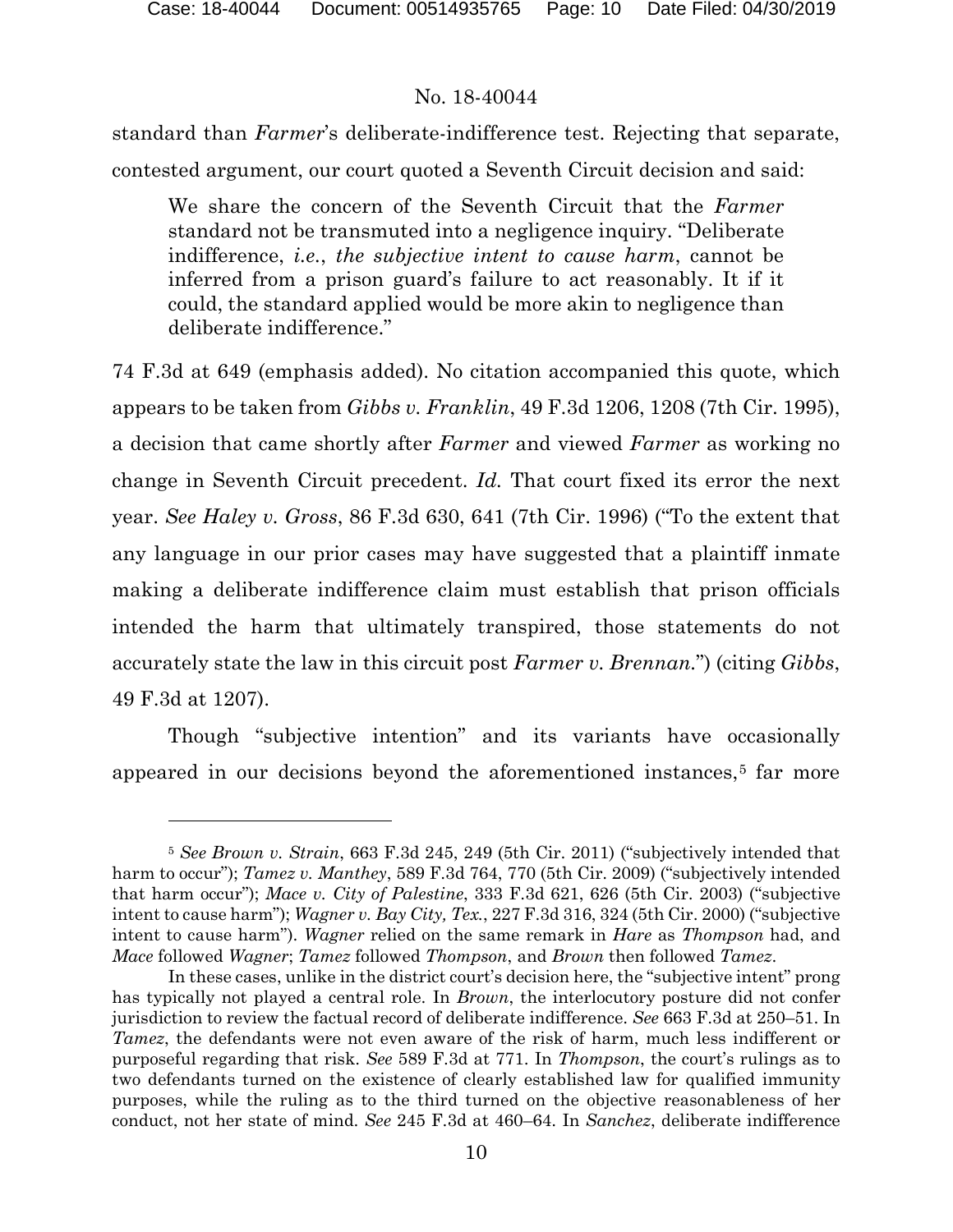#### No. 18-40044

often we adhere to *Farmer*'s formulation: "the official knows of and disregards an excessive risk to inmate safety." 511 U.S. at 837. *See, e.g.*, *DeLaughter v. Woodall*, 909 F.3d 130, 136 (5th Cir. 2018); *Perniciaro v. Lea*, 901 F.3d 241, 257 (5th Cir. 2018); *Jones v. Tex. Dep't of Crim. Justice*, 880 F.3d 756, 759 (5th Cir. 2018); *Grogan v. Kumar*, 873 F.3d 273, 277 (5th Cir. 2017); *Alderson v. Concordia Parish Corr. Facility*, 848 F.3d 415, 419–20 (5th Cir. 2017); *Hyatt*, 843 F.3d at 179; *Hinojosa v. Livingston*, 807 F.3d 657, 665 (5th Cir. 2015); *id.*  at 684 (Jones, J., dissenting); *Williams v. Hampton*, 797 F.3d 276, 281 (5th Cir. 2015) (en banc); *Estate of Henson*, 795 F.3d at 464; *Brumfield*, 551 F.3d at 331; *Domino v. Tex. Dep't of Crim. Justice*, 239 F.3d 752, 755 (5th Cir. 2001); *Jacobs v. W. Feliciana Sheriff's Dep't*, 228 F.3d 388, 395 (5th Cir. 2000); *Sibley v. Lemaire*, 184 F.3d 481, 489 (5th Cir. 1999); *Downey v. Denton County, Tex.*, 119 F.3d 381, 385 (5th Cir. 1997); *Hare*, 74 F.3d at 648–49 (en banc). In this line of cases, which includes en banc decisions two decades apart, $6$  none requires proof that officials subjectively intend that the harm occur. The case law of the other circuits adheres to *Farmer* and hence does not require a showing of subjective intent either.[7](#page-10-1)

was one of four grounds on which the panel majority rejected the plaintiffs–appellants' municipal liability claim. *See* 866 F.3d at 280–81. While "subjective intent" appeared in the definition of deliberate indifference, it did not figure expressly in the court's analysis of the facts. *See* 866 F.3d at 280. *But see Mace*, 333 F.3d at 626 (looking for evidence "indicating that the [defendant] intentionally delayed driving [an] ambulance in order to cause harm"); *Wagner*, 227 F.3d at 325 (considering whether the facts could show that "defendants intended to harm" the decedent in the case).

<span id="page-10-0"></span><sup>6</sup> However one might square the passing remark in *Hare* with the standard that case announced, our 2015 en banc decision in *Williams v. Hampton* was unambiguous. The majority and dissenting opinions agreed that *Farmer*'s "knows and disregards" formulation governed. *See* 797 F.3d at 281 (Owen, J.) (majority opinion); *id.* at 301 (Graves, J., dissenting).

<span id="page-10-1"></span><sup>7</sup> *See Leite v. Bergeron*, 911 F.3d 47, 52 (1st Cir. 2018) ("knows of and disregards"); *Walker v. Schult*, 717 F.3d 119, 125 (2nd Cir. 2013) ("know of, and disregard"); *Palakovic v. Wetzel*, 854 F.3d 209, 225 n.17 (3rd Cir. 2017) ("knew or was aware of and disregarded"); *Thompson v. Virginia*, 878 F.3d 89, 107 (4th Cir. 2017) ("knew of and disregarded"); *Guertin v. Michigan*, 912 F.3d 907, 926 (6th Cir. 2019) ("knew of facts from which they could infer a substantial risk of serious harm, that they did infer it, and that they acted with indifference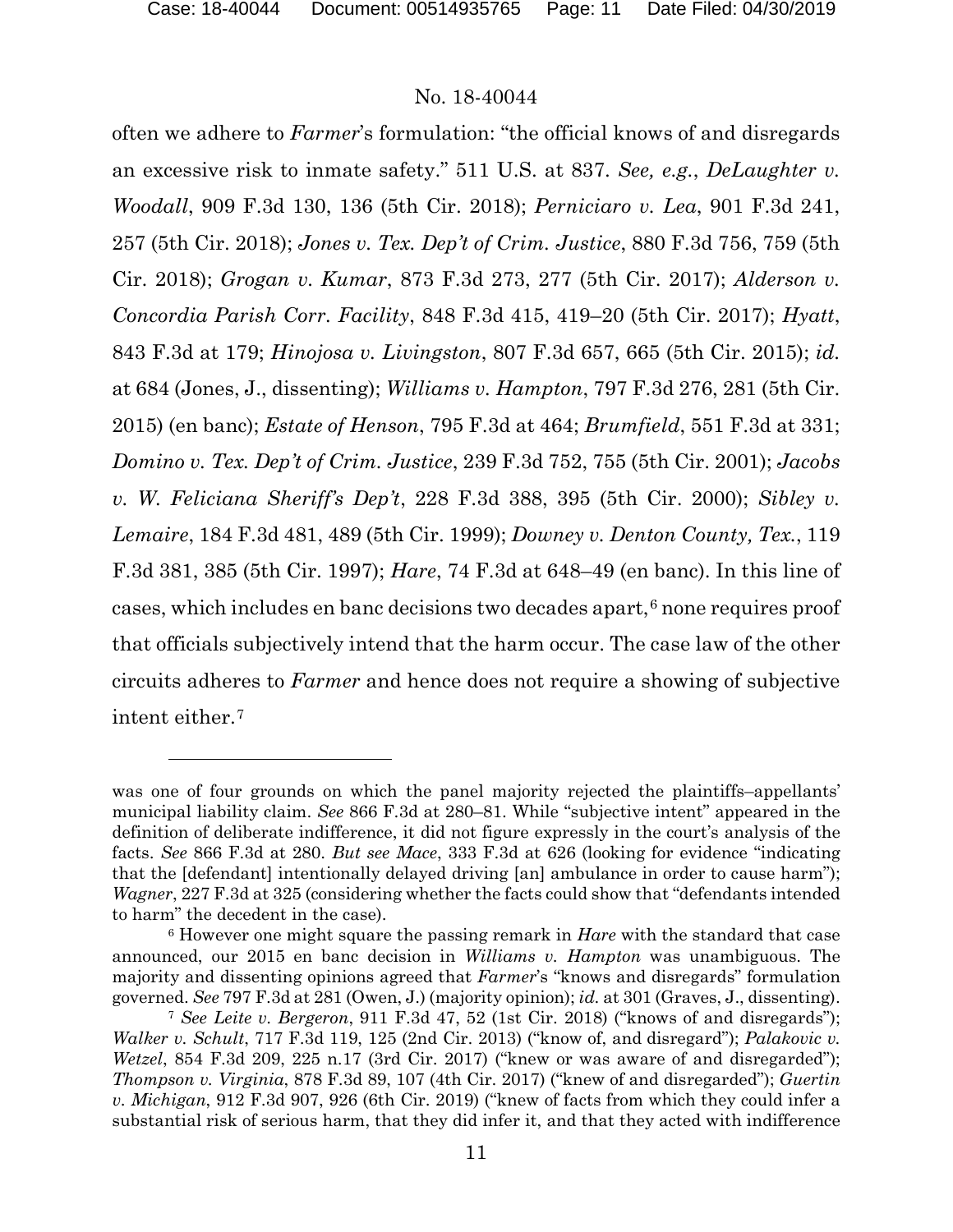l

### No. 18-40044

Though we cannot fault a district court that followed statements we have previously made, we cannot endorse an analysis that departed from controlling Supreme Court and Fifth Circuit law. We can, however, "affirm on any ground raised below and supported by the record, even if the district court did not reach it." *Williams v. J.B. Hunt Transp., Inc.*, 826 F.3d 806, 810 (5th Cir. 2016).

As explained above, to establish municipal liability based on an employee's episodic act or omission, a plaintiff must show the violation "resulted from a municipal policy or custom adopted and maintained with objective deliberate indifference." *Brumfield*, 551 F.3d at 331. A policy or custom may be attributed to a municipal defendant through the identification of a final policymaking authority. *See Bd. of County Comm'rs of Bryan County, Okla. v. Brown*, 520 U.S. 397, 407 (1997); *City of St. Louis v. Propotnik*, 485 U.S. 112, 123 (1988). Identification of an official as a final policymaking authority is a question of state and local law. *Propotnik*, 485 U.S. at 124. We have previously found that Texas police chiefs are final policymakers for their municipalities, and it has often not been a disputed issue in the cases. *See, e.g.*, *Zarnow v. City of Wichita Falls, Tex.*, 614 F.3d 161, 168 (5th Cir. 2010) (concluding, from promulgation of "General Orders" by police chief, that he was final policymaking authority for "internal police policy"); *Peterson v. City of Fort Worth, Tex.*, 588 F.3d 838, 847–48 (5th Cir. 2009) (not disputed); *Lewis v. Pugh*, 289 F. App'x 767, 776 (5th Cir. 2008) (not disputed).

toward the individual's rights"); *Daugherty v. Page*, 906 F.3d 606, 611 (7th Cir. 2018) ("knew of and consciously disregarded"); *Barr v. Pearson*, 909 F.3d 919, 921 (8th Cir. 2018) ("knew of and deliberately disregarded"); *Hines v. Youseff*, 914 F.3d 1218, 1229 (9th Cir. 2019) ("knows . . . and disregards"); *Vasquez v. Davis*, 882 F.3d 1270, 1275 (10th Cir. 2018) ("knew of and disregarded"); *Mitchell v. Nobles*, 873 F.3d 869, 876 (11th Cir. 2018) ("(1) subjective knowledge of a risk of serious harm; (2) disregard of that risk; and (3) by conduct that is more than mere negligence"); *Acosta v. Nelson*, 561 F. App'x 4, 5 (D.C. Cir. 2014) ("knows of and disregards").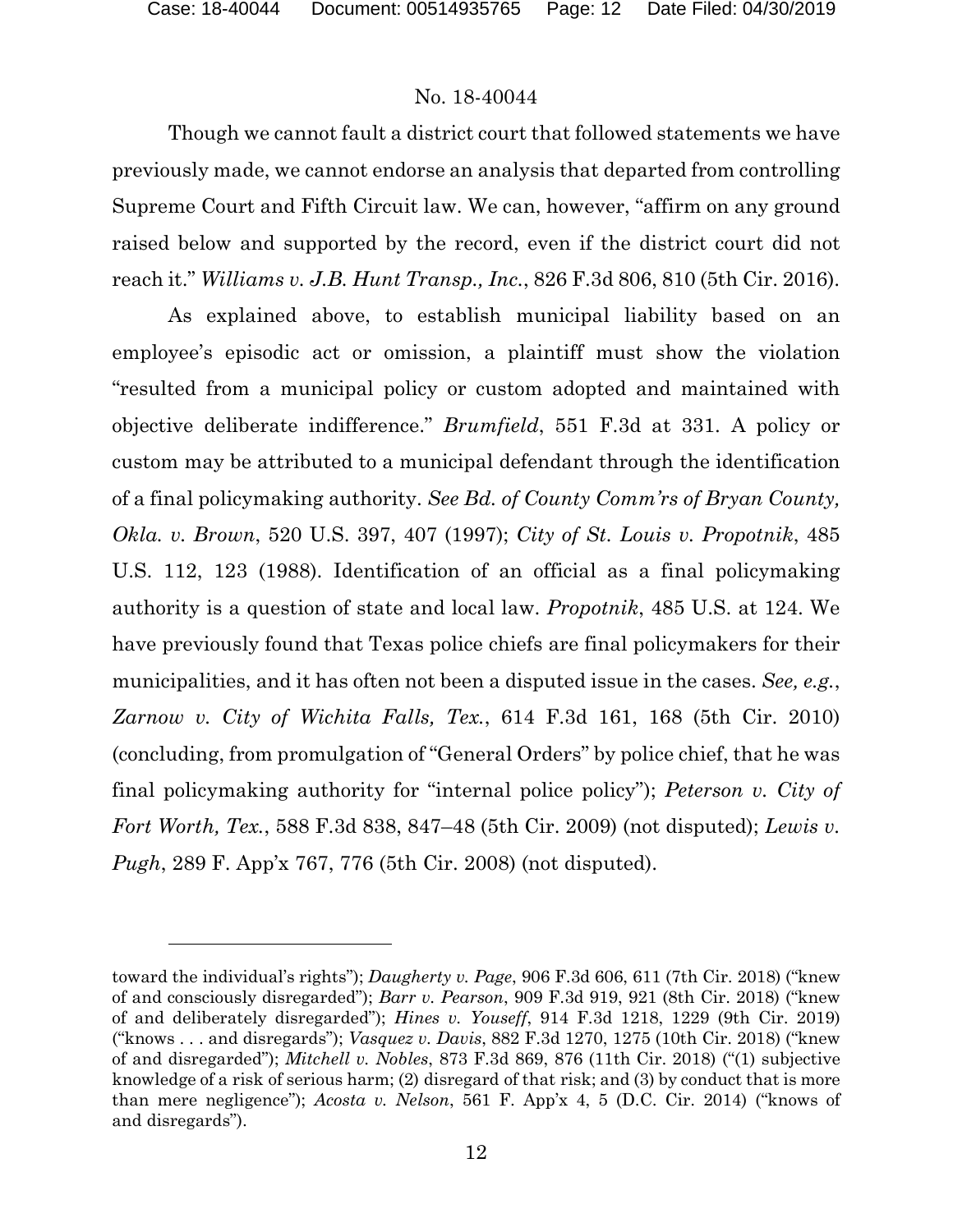Assuming Ruben De Leon was a final policymaking authority for the City, Appellants must show a policy or custom of his that was the moving force for the episodic acts or omissions of DPD employees. *James v. Harris County*, 577 F.3d 612, 617 (5th Cir. 2009). Policy can take the "form of written policy statements, ordinances, or regulations." *Id.* It can be "a widespread practice that is 'so common and well-settled as to constitute a custom that fairly represents municipal policy.'" *Id.* (quoting *Piotrowski v. City of Houston*, 237 F.3d 567, 579 (5th Cir. 2001)). It can take the form of a failure to train, provided that the failure is "closely related to the ultimate injury" and not just attributable to a particular officer's shortcomings. *City of Canton, Ohio v. Harris*, 489 U.S. 378, 388–91 (1989). It can also be a decision to adopt a course of action to handle a particular situation, if made by an authorized decisionmaker. *Pembaur v. City of Cincinnati*, 475 U.S. 469, 480–81 (1986).

Appellants do not attribute the actions of the arresting officer, Silva, or the senior officers who performed CPR, Rosas and Suarez, to any particular policy or custom. What they argue for Silva, Rosas, and Suarez is that De Leon's order to post the "Welcome to Donna Hilton" and "Punisher" signs announced an official policy of detainee mistreatment. The import of the signs is too general and inexact for the signs to constitute the sort of specific directive required for municipal liability, and it is too nebulous to constitute a moving force. The episodic acts or omissions of these employees therefore cannot be attributed to the City.

Appellants say Minerva Perez displayed "utter confusion" about her responsibility to monitor the jail's camera feeds, invoking the failure-to-train principles articulated by *City of Canton v. Harris*. "Under *Canton*, when a municipal entity enacts a facially valid policy but fails to train its employees to implement it in a constitutional manner, that failure constitutes 'official policy' that can support municipal liability if it 'amounts to deliberate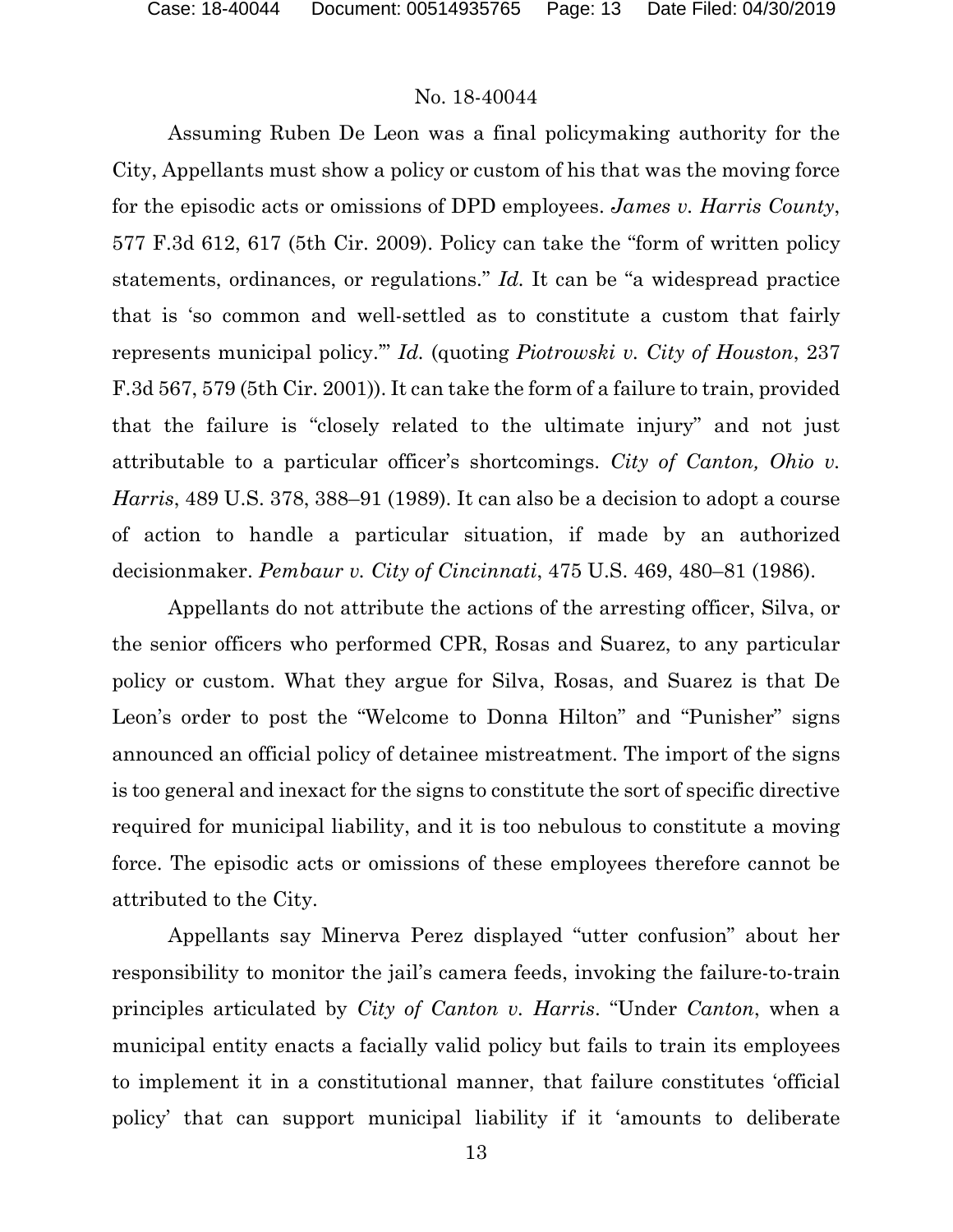indifference.'" *Littell v. Houston Indep. Sch. Dist.*, 894 F.3d 616, 624 (5th Cir. 2018) (quoting *Canton*, 489 U.S. at 388). Deliberate indifference may be inferred either from a pattern of constitutional violations or, absent proof of a pattern, from "showing a single incident with proof of the possibility of recurring situations that present an obvious potential for violation of constitutional rights." *Id.* (quoting *Burge v. St. Tammany Parish*, 336 F.3d 363, 373 (5th Cir. 2003)). The latter inference "is possible only in very narrow circumstances" because we have "generally reserved the single-incident method . . . for cases in which the policymaker provides no training whatsoever with respect to the relevant constitutional duty, as opposed to training that is inadequate only as to the particular conduct that gave rise to the plaintiff's injury." *Id.* at 625 & n.5 (quotations and citations omitted).

Appellants put forward no evidence of a pattern of violations stemming from deficient training, so their case depends on the single-incident method of demonstrating deliberate indifference. As we have emphasized, deliberate indifference may be inferred this way "only in narrow and extreme circumstances," and decisions by our court drawing the inference are rare. *Littell*, 894 F.3d at 627; *see also Pineda v. City of Houston*, 291 F.3d 325, 334– 35 (5th Cir. 2002) (reiterating the rarity of this method's successful application). Appellants have not carried their burden here. The summary judgment record contains no evidence of the training that Perez did and did not receive, other than that De Leon had trained Perez. Moreover, the record has no evidence about the population that passes through the City's jail or about the jail's operations from which the possibility of recurring situations threatening to constitutional rights might be assessed. It is apparent that this record is inadequate to support a failure-to-train theory as to Perez.

Of the jailers, Esteban Garza and Coronado, Appellants note their preoccupation on February 19 with installing signs in the jail, to the detriment